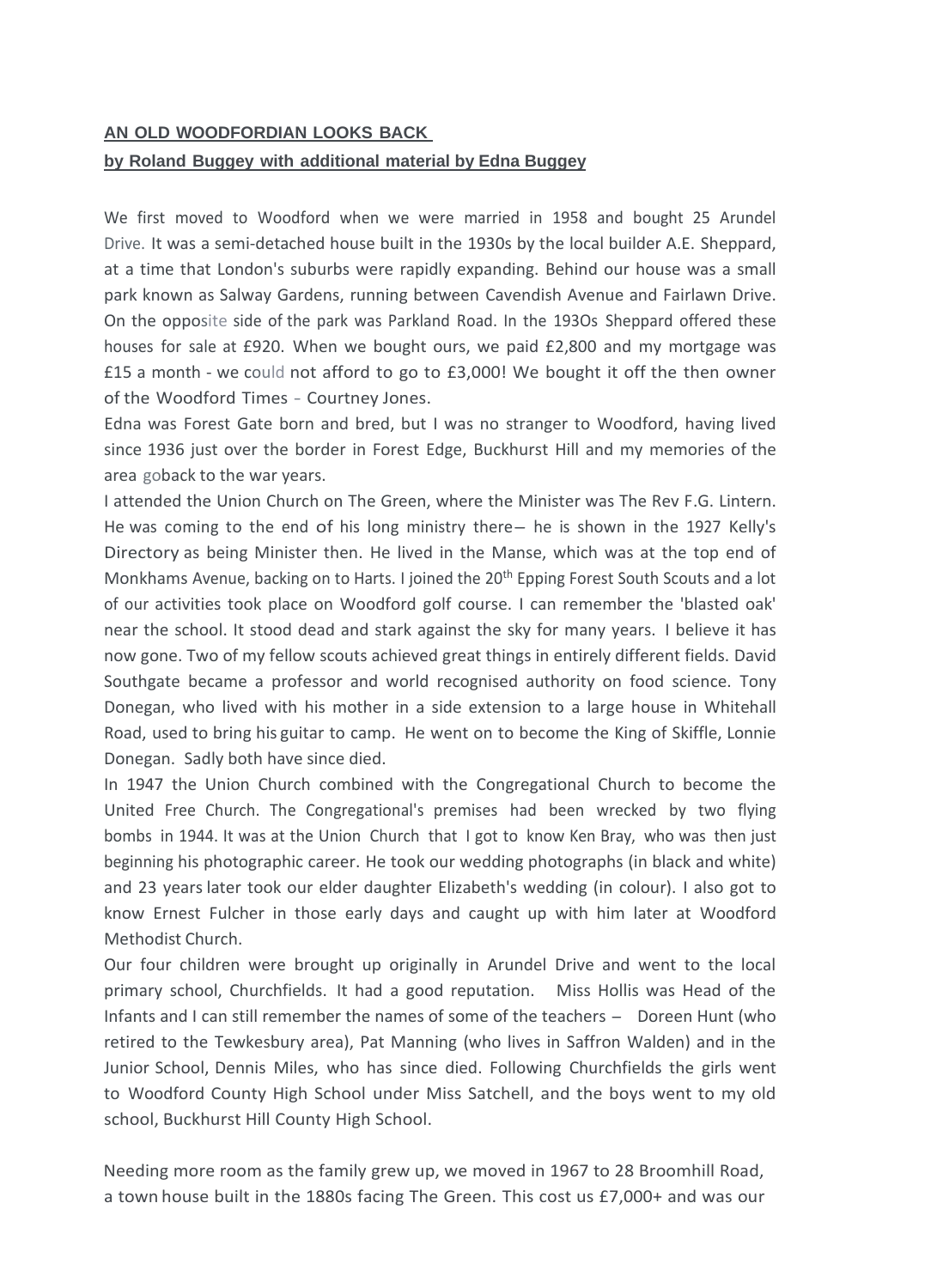home for 28 years until we moved to Norfolk in 1995. We sold it for £190,000, but it has been on the market twice since then, the latest being in late 2010, when it sold for £925,000! We could buy a mansion in Norfolk for that.

Trying to remember Woodford in the 1950s, 60s and 70s makes me wish I had kept a diary to record events and changes. When changes are gradual, they do not get noticed or just become part of life and accepted.

Physically, Woodford did not change too drastically while we lived there. Most development had taken place before the war and what transpired after the war was a response to changing conditions and needs.

The biggest post-war 'landscape' change was at Gates Comer and the old Southend Road in the early 1970s. I can well remember the traffic lights and congestion in that area. On my last visit to Woodford I found the High Road just as congested!

Soon after the War, the railway was electrified and came under London Transport, a plan begun before the War. This involved the closure of the level crossings at Woodford Broadway and George Lane and the building of the bridge at Broadmead Road and the George Lane Flyover.

The 1960s saw the building of the Broadmead Road estate, the largest development in Woodford at the time and completed in 1968. Broadmead Road also featured in another 'landscape' change in the mid-60s. Up to 1964 it had ended at the junction with Horn Lane and traffic then went up Fairfield Road, making a right tum at the top and then a left to join The Terrace up to the lights at the bank. With the increasing volume of traffic and the growing size of lorries, it was decided to extend Broadmead. This involved demolishing a line of cottages in Little Horn Lane and number 13 Broomhill Road. Edna can remember pushing a pram up Little Horn Lane to get from Arundel Drive to the doctor's surgery. To finish the scheme, Broadmead Road was dualled where it crossed The Green and Broomhill Road was sealed off. I can remember the building and opening of the Hawkey Hall in 1955.

Just before we moved to Broomhill Road, the avenue of poplars, planted in 1880, was felled, the trees having developed a list, due to the prevailing winds. At first it seemed like sheer devastation, but they were replaced in 1968-9 by alternating planes and black poplars. The avenue was slightly re-aligned to focus on the statue of Sir Winston Churchill unveiled in 1959. If you look back from the statue, it focuses on the fire station tower! All the trees have now had 40 years of growth and we have forgotten how bleak it had been without them.

Whilst on the subject of The Green, and living opposite to it, we frequently had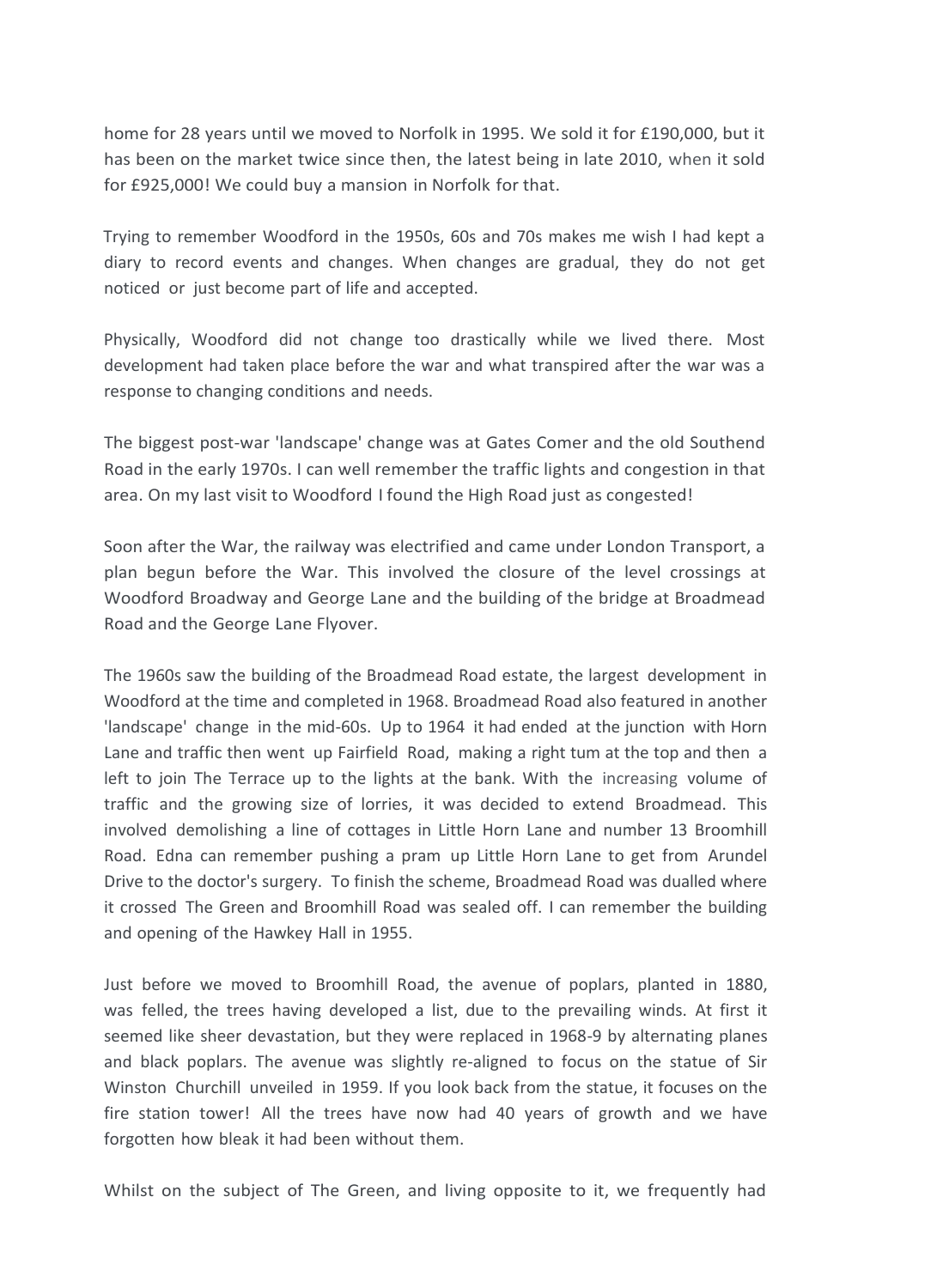unwanted visitors in our garden - the cattle that were then permitted to graze on The Green decided our grass was better!

Possibly the biggest changes that took place during the years we lived in Woodford were in the shops and shopping habits.

Our groceries came mainly from Williams Bros. in Electric Parade at the top of George Lane - Williams was an 'old fashioned' type shop with a counter down each side, each needing separate visits. One side sold groceries and the other provisions.

It was personal service then. It was possible to leave an order and pick it up later, packing it into a pram negotiating the traffic and crossings at Gates Comer on our way back to Arundel Drive – no car in those early days. A few shops down from Williams was Edwards, the first supermarket. There was a small Sainsbury's in the Broadway between Barclay's Bank and Puddicombes and a small Tesco in George Lane, near the much lamented Woolworths. Sometime in the 70s, Bishops arrived, later to become Budgens, at the junction of Snakes Lane and Charteris Road, part of it being on the site of Sylvia Pankhurst's house. The demolition of the Plaza Cinema and the Congregational Church in George Lane saw the arrival of a Sainsbury's supermarket and Iceland. The supermarket car park was oncenurseries. The other two supermarkets, at Gates Corner and Charlie Browns arrived after we had left Woodford.

Our children's school uniforms came from Warnes in George Lane (is it still there?) In 1955, I bought my BSA Bantam 150cc motor bike at Longstaffs. This dealer was between the White Hart and St Mary's Church in the High Road, South Woodford. Near The Castle, a small supermarket replaced Kent's grocery shop and Wheelers was still a butcher's shop. The Post Office in Johnston Road had closed before we left Woodford. Broome's the Chemist, in the High Road and Puddicombes in the Broadway seemed timeless and were still in business when we left Woodford. But what has happened since? Harris the butchers opposite Johnston Pond had been closed for many years but had never changed hands. It still had its name on the front and its sole window decoration was a line of 'old' brass weights. I can remember a small antique shop set back beside The Castle. It would make an interesting book to chart the comings and goings of shops and businesses in Woodford and South Woodford over this period.

How many people remember the 'Miss Haversham' figure who used to frequent The Broadway and Snakes Lane? I used to see her quite frequently but she eventually 'disappeared'. The actress Liz Smith, who lived locally for a while, mentions her in her autobiography. I never really heard who she was, but I understood she had a son killed in the First World War and it had affected her mentally. She would walk to